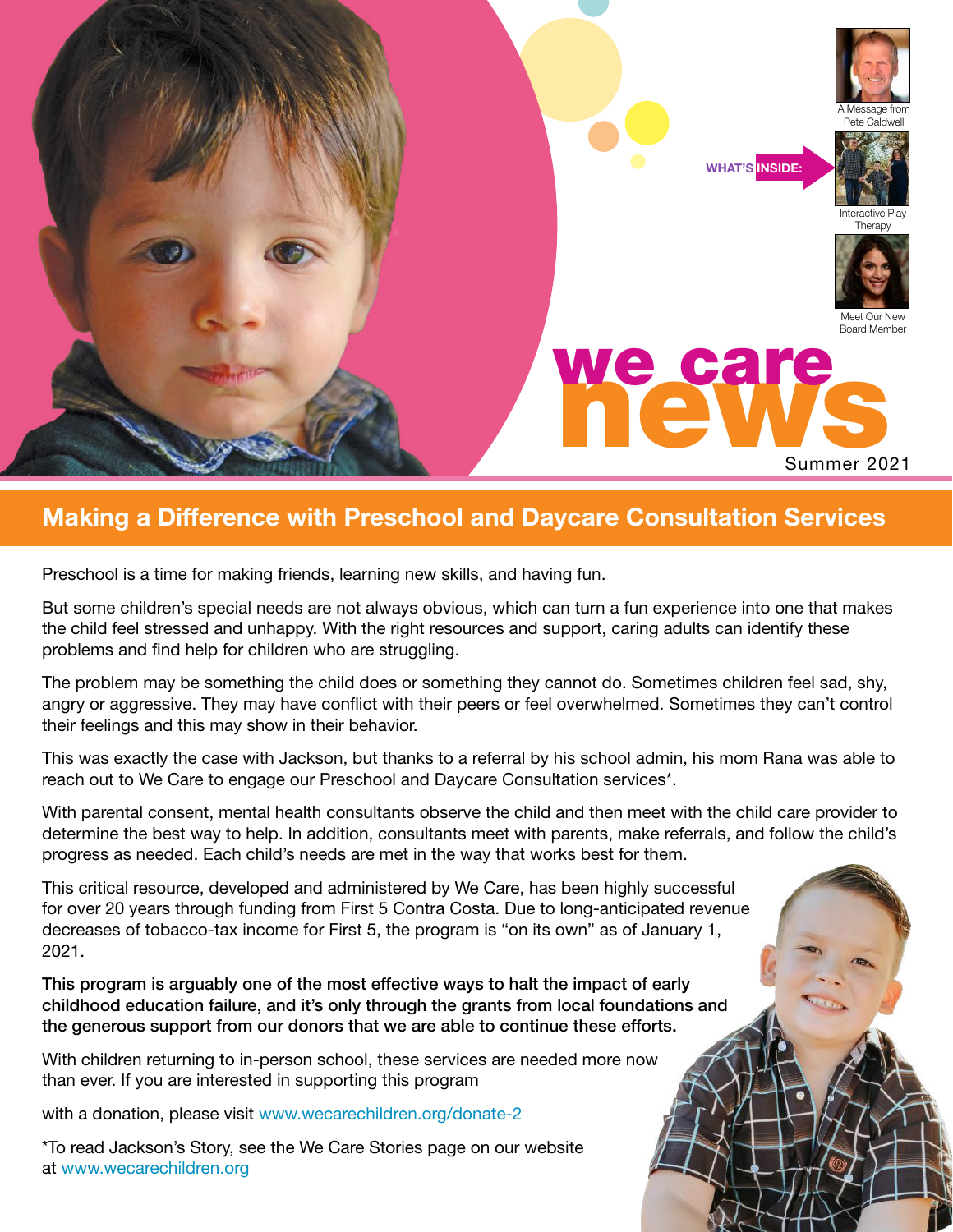board of directors Bob Sachs *Chair* poard of directo

Linsey Dicks *Vice Chair*

Simi Gupta *Secretary* 

Marc Greenberg *Treasurer*

#### Jeff Butler Iona Da Costa Pereira Dirk Fitzgerald Glenn Garabedian Juhee Krishan Carolyn Levitt Fred Piazza

# Pete Caldwell, Executive Director A message from:

Dear We Care Family,

After the extreme difficulties of the last 18 months, I hope this newsletter finds you well, enjoying the summer, and getting back to activities you enjoyed before the pandemic.

At We Care, we're getting back to the things that make us happy too – full classrooms, face-to-face therapies, and seeing colleagues in the real world!

And after responding to the immediate needs brought on by COVID, we're now moving forward on long-term planning, new programming, and figuring out what we've learned. It's an exciting and motivating time, and we're fully focused on helping the families we serve get back on their feet as well.

Perhaps nothing exemplifies this better than our July 1 launch of "Everyday Moments / Los Momentos Cotidianos." As the lead of a 5-agency consortium, we secured funding from California's Mental Health Services Act to deliver critical services to at-risk families countywide. We've created a program that addresses the healthy social-emotional development of babies and young children by building skills in parents to address their children's social and emotional needs.

These types of programs reduce later incidence of youth and adult mental health problems, and connected issues like school expulsions, truancy, homelessness, incarceration, suicidality, and mental health-related hospitalizations.

Specifically, this program for families with infants or children up to 5 years old includes three components:

- 1) Family Engagement and Outreach
- 2) Early Childhood Mental Health Home-Based Support
- 3) Parent Education and Empowerment

We couldn't be more excited to be starting these new services and I'll update you as efforts progress!

So please know that We Care is coming out the other side of these past many months because of the talent, tenacity, and agility of our staff and volunteers, and – so critically – the extraordinary support of people like you.

> Thank you for all you do to help us reach the children and families who need our help the most!

Best,

Pete



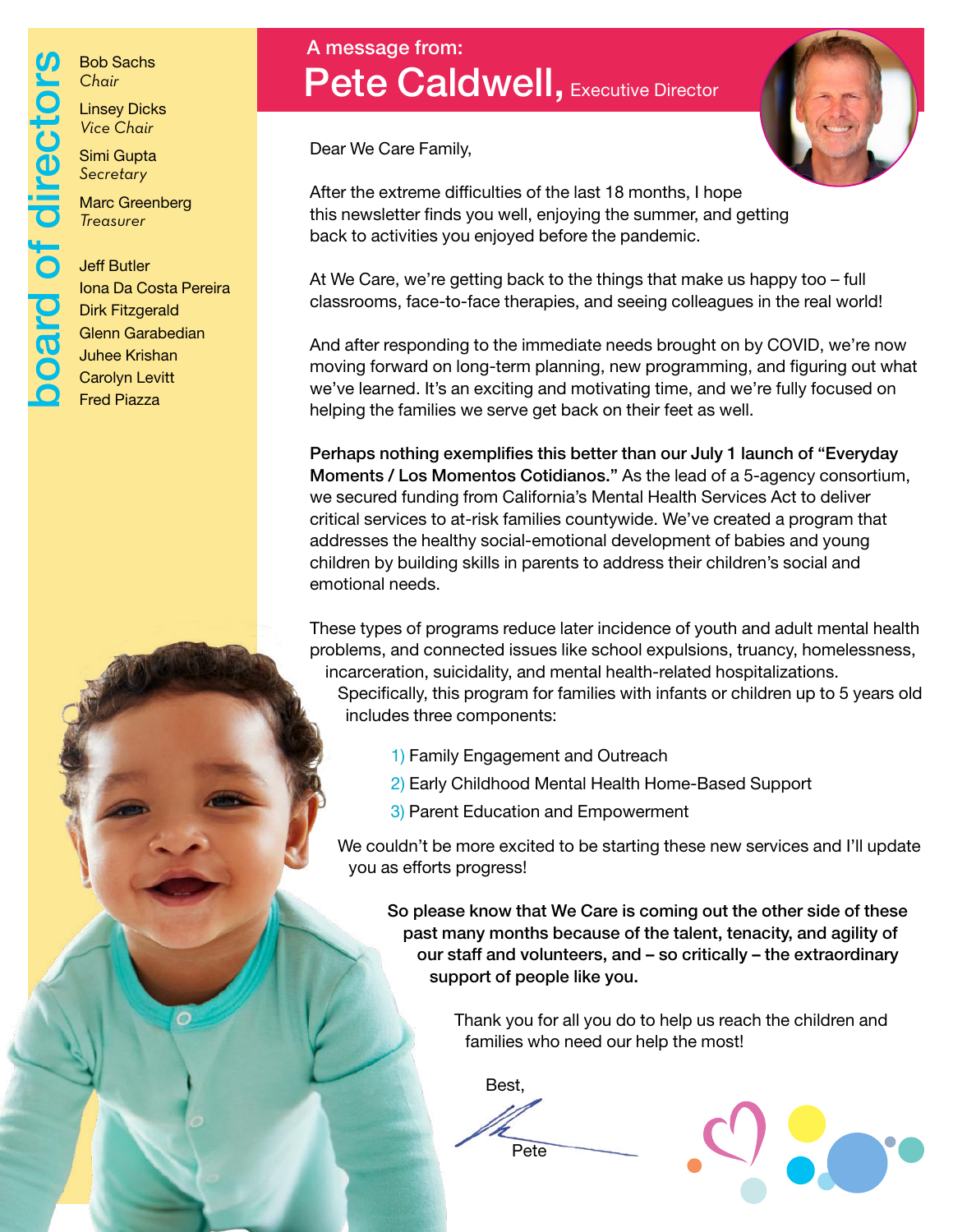When Selina and Joe Rodríguez made the decision to start fostering, with the end goal being adoption, they never could have imagined the joy, and worry, it would bring. It was a decision that changed their lives forever.

Soon after the Rodríguezes were approved as foster parents, a three-year-old boy named Joshua was placed with them. As they worked through Joshua's transition from his former foster family to their home, they met once a month with a team of social workers. The team would check in to see if there were any improvements in the behavioral issues Joshua had previously exhibited.



we care Summer 2021

Although Joshua's issues were beginning to improve, the social workers knew that, because of the trauma he had experienced, unless he was able to learn to manage his emotions through play therapy, the behaviors

would return. The social workers referred the Rodríguezes to We Care, where they were assigned a Behavioral Specialist and a Family Therapist.

When We Care's Family Therapist, Candice, first began interacting with Joshua in the Rodríguezes' home, Selina admitted she had doubts. She remained openminded, but at one point drew Candice aside and voiced her doubts directly. Candice explained that children express their feelings through play. She said it may look like they were just having fun, but she was actually helping Joshua work through remembering his past, and finding a healthy way to deal with its effect on him.

After hearing this, Selina was able to observe Joshua begin to act out what he had experienced, even things that she and Joe weren't aware of. Through the interactive play therapy, and over time, Joshua began to express his feelings with words, pictures, and colors – and he even began to understand what those feelings meant.

Before We Care, Selina and Joe were very concerned about Joshua's future because of his post-traumatic stress disorder and anxiety. But We Care provided the opening to allow Joshua to realize that even though he has faced so much trauma, he could talk about it and not feel ashamed.

After their time with We Care ended, Selina and Joe continued to use the tools they'd learned to keep building on Joshua's progress. Today, he is a happy, creative, eight-year-old who is very inquisitive and loves to figure out how things work. Selina and Joe have faith that he will someday make a positive impact on the world – or maybe even change it altogether. For parents who worried that their child may not be able to participate in society, that is an astonishing feeling.

*Continues on page 4*

### **Join the We Care Community:**

**Email:** ewilliamson@wecarechildren.org to be added to our email or mailing lists

we.care.services.for.children

@wecare\_servicesforchildren

we-care-services-for-children **fin** 

▶ YouTube: Search We Care Services for Children